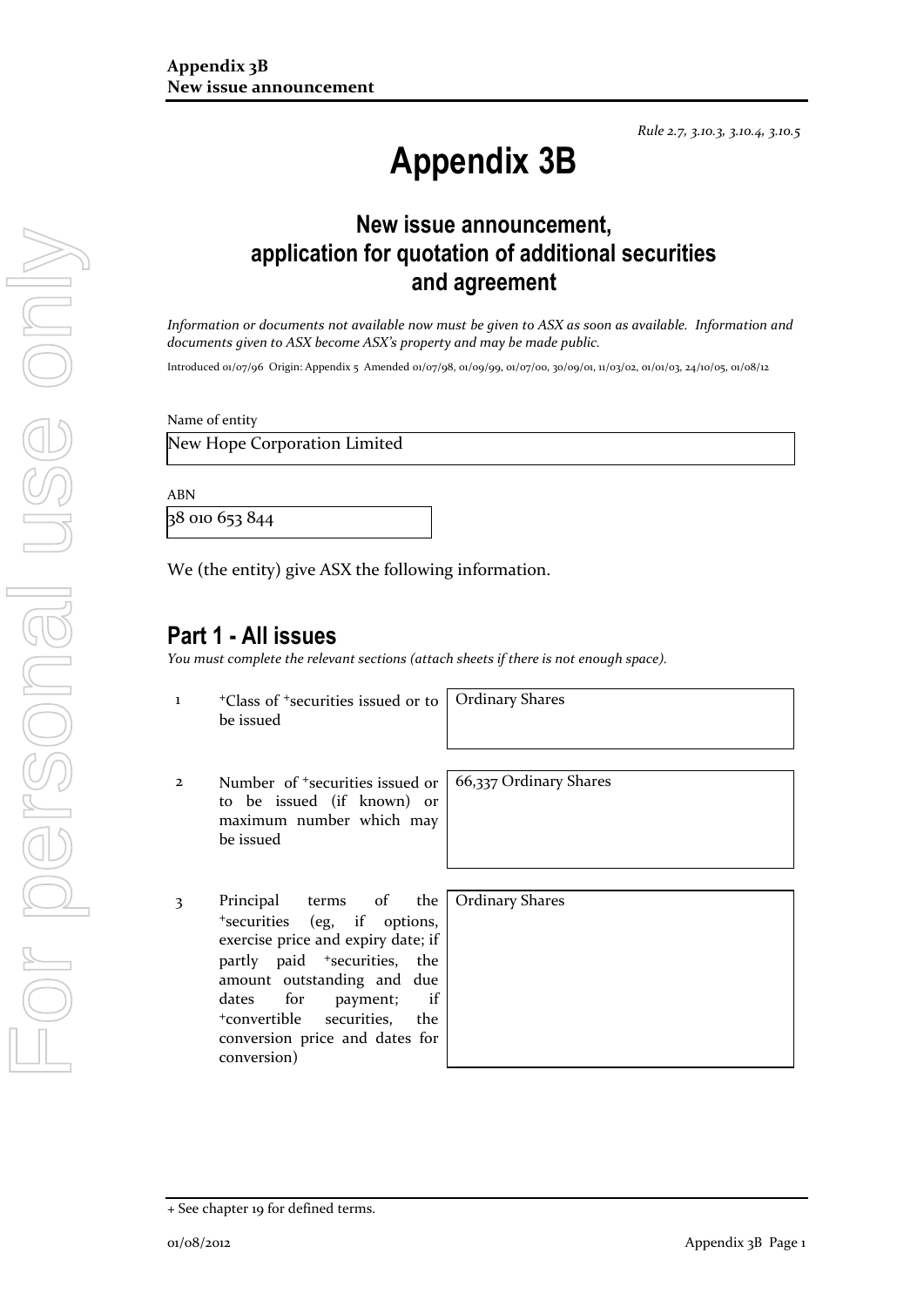| 4  | Do the <sup>+</sup> securities rank equally<br>in all respects from the date of<br>allotment with an existing <sup>+</sup> class<br>of quoted +securities?<br>If the additional securities do<br>not rank equally, please state:<br>the date from which they do<br>the extent to which they<br>$\bullet$<br>for the<br>participate<br>next<br>dividend, (in the case of a<br>distribution)<br>trust,<br>Оľ<br>interest payment<br>the extent to which they do<br>٠<br>not rank equally, other than<br>relation<br>$\mathsf{to}$<br>the<br>in<br>next<br>distribution<br>dividend,<br>or<br>interest payment | Yes                                                                                                                                |
|----|-------------------------------------------------------------------------------------------------------------------------------------------------------------------------------------------------------------------------------------------------------------------------------------------------------------------------------------------------------------------------------------------------------------------------------------------------------------------------------------------------------------------------------------------------------------------------------------------------------------|------------------------------------------------------------------------------------------------------------------------------------|
|    |                                                                                                                                                                                                                                                                                                                                                                                                                                                                                                                                                                                                             | Nil                                                                                                                                |
| 5  | Issue price or consideration                                                                                                                                                                                                                                                                                                                                                                                                                                                                                                                                                                                |                                                                                                                                    |
|    |                                                                                                                                                                                                                                                                                                                                                                                                                                                                                                                                                                                                             |                                                                                                                                    |
| 6  | Purpose of the issue<br>(If issued as consideration for<br>the acquisition of assets, clearly<br>identify those assets)                                                                                                                                                                                                                                                                                                                                                                                                                                                                                     | Issue of Ordinary Shares following the vesting of<br>Performance Rights issued under the Employee<br>Performance Share Rights Plan |
|    |                                                                                                                                                                                                                                                                                                                                                                                                                                                                                                                                                                                                             |                                                                                                                                    |
| 6a | Is the entity an <sup>+</sup> eligible entity<br>obtained<br>that<br>has<br>security<br>holder approval under rule 7.1A?<br>If Yes, complete sections 6b - 6h<br>in relation to the <sup>+</sup> securities the<br>subject of this Appendix 3B, and<br>comply with section 6i                                                                                                                                                                                                                                                                                                                               | N <sub>0</sub>                                                                                                                     |
|    |                                                                                                                                                                                                                                                                                                                                                                                                                                                                                                                                                                                                             |                                                                                                                                    |
| 6b | The date the security holder<br>resolution under rule 7.1A was<br>passed                                                                                                                                                                                                                                                                                                                                                                                                                                                                                                                                    | N/A                                                                                                                                |
|    |                                                                                                                                                                                                                                                                                                                                                                                                                                                                                                                                                                                                             |                                                                                                                                    |
| 6c | Number of <sup>+</sup> securities issued<br>without security holder approval                                                                                                                                                                                                                                                                                                                                                                                                                                                                                                                                | N/A                                                                                                                                |

under rule 7.1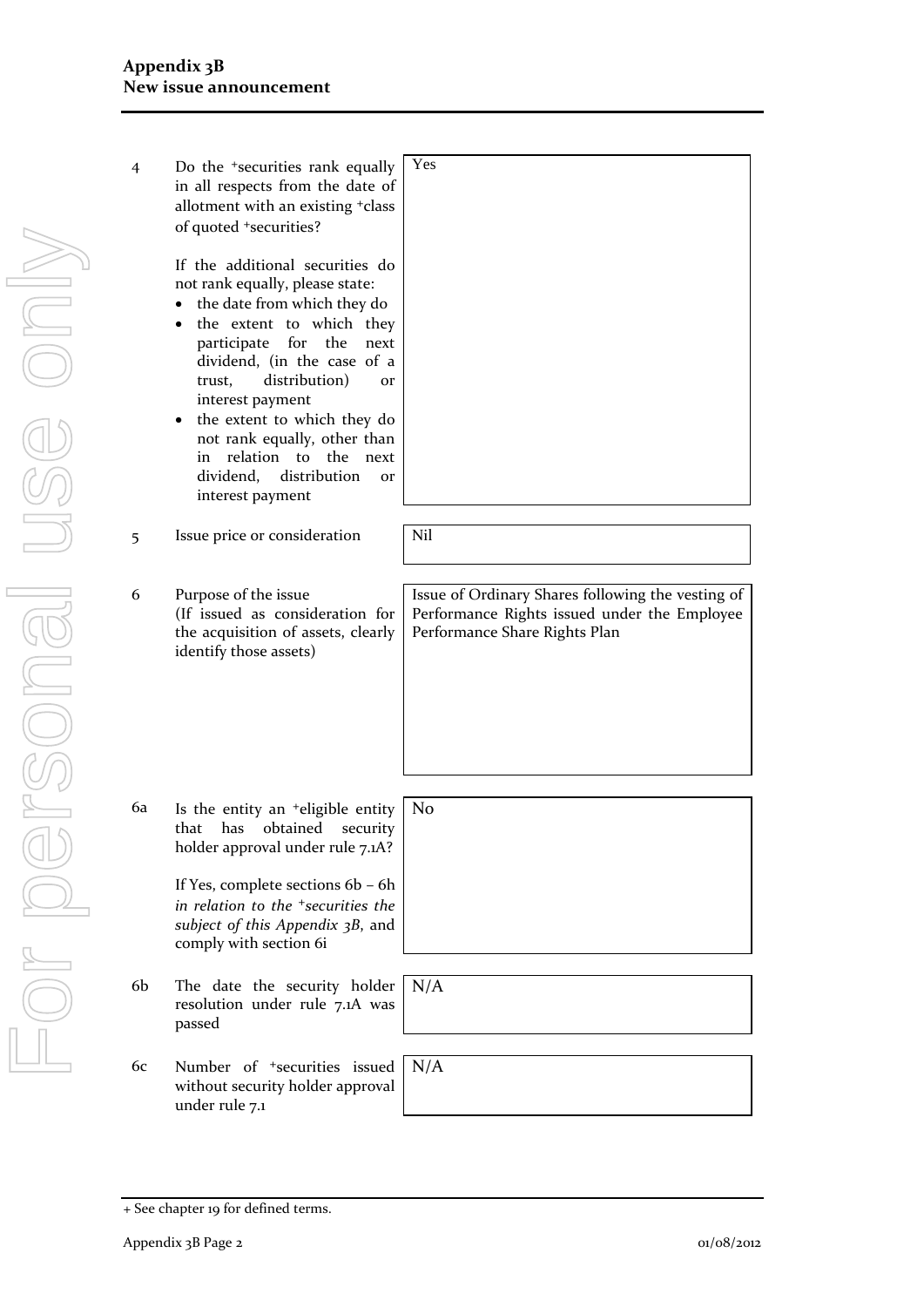+ See chapter 19 for defined terms.

- 6d Number of +securities issued with security holder approval under rule 7.1A
- 6e Number of +securities issued with security holder approval under rule 7.3, or another specific security holder approval (specify date of meeting)
- 6f Number of securities issued under an exception in rule 7.2
- 6g If securities issued under rule 7.1A, was issue price at least 75% of 15 day VWAP as calculated under rule 7.1A.3? Include the issue date and both values. Include the source of the VWAP calculation.
- 6h If securities were issued under<br>rule 7.1A for non-cash rule 7.1A for non-cash consideration, state date on which valuation of consideration was released to ASX Market Announcements
- 6i Calculate the entity's remaining issue capacity under rule 7.1 and rule 7.1A – complete Annexure 1 and release to ASX Market Announcements
- 7 Dates of entering <sup>+</sup>securities into uncertificated holdings or despatch of certificates

8 Number and <sup>+</sup>class of all <sup>+</sup>securities quoted on ASX (*including* the securities in section 2 if applicable)

| Number      | <sup>+</sup> Class     |
|-------------|------------------------|
| 830,999,449 | <b>Ordinary Shares</b> |
|             |                        |
|             |                        |
|             |                        |
|             |                        |
|             |                        |

N/A

N/A

N/A

N/A

4 August 2014

N/A

N/A

For personal use only VILOPERSONSE SE ONS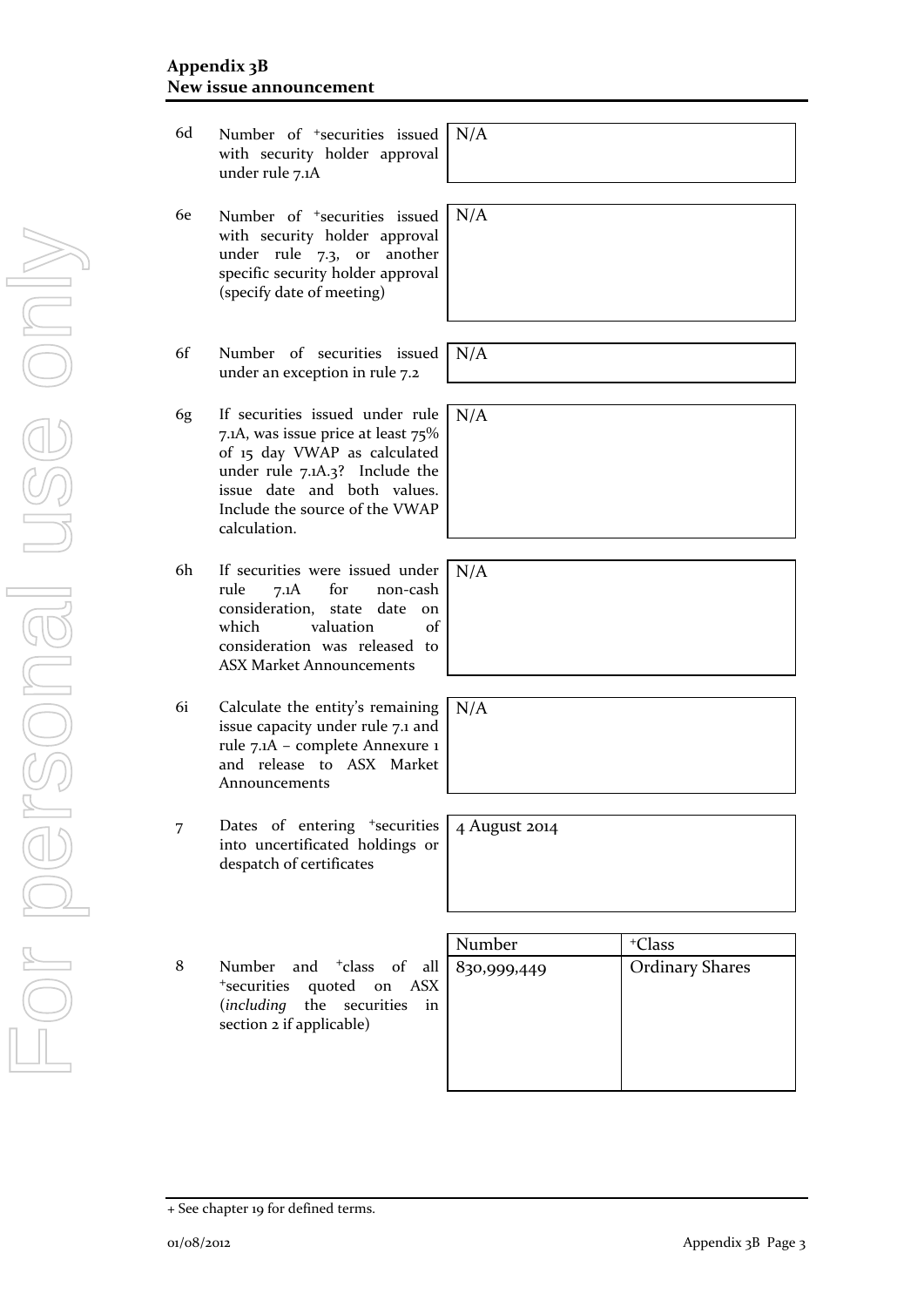9 Number and <sup>+</sup>class of al <sup>+</sup>securities not quoted on ASX (*including* the securities in section 2 if applicable)

|              | Number                                                                                            | Class                               |
|--------------|---------------------------------------------------------------------------------------------------|-------------------------------------|
| 11<br>X<br>n | Performance Rights (on<br>vesting the rights require<br>the issue of $82,105$<br>Ordinary Shares) |                                     |
|              | 51,277                                                                                            | 1 August 2015 Performance<br>Rights |
|              | 30,828                                                                                            | 1 August 2016 Performance<br>Rights |

10 Dividend policy (in the case of a trust, distribution policy) on the increased capital (interests)

Performance Rights - no dividend is payable. On vesting, dividends are payable on the Ordinary Shares issued

# **Part 2 - Bonus issue or pro rata issue**

| 11                | security holder<br>approval<br><i>Is</i><br>required?                                                                                                                                                 |  |
|-------------------|-------------------------------------------------------------------------------------------------------------------------------------------------------------------------------------------------------|--|
| $12 \overline{ }$ | Is the issue renounceable or non-<br>renounceable?                                                                                                                                                    |  |
| 13                | Ratio in which the <sup>+</sup> securities<br>will be offered                                                                                                                                         |  |
| 14                | <sup>+</sup> Class of <sup>+</sup> securities to which the<br>offer relates                                                                                                                           |  |
| 15                | +Record<br>to determine<br>date<br>entitlements                                                                                                                                                       |  |
| 16                | different<br>Will<br>holdings<br>on<br>registers (or subregisters) be<br>calculating<br>aggregated<br>for<br>entitlements?                                                                            |  |
| 17                | Policy for deciding entitlements<br>in relation to fractions                                                                                                                                          |  |
| 18                | Names of countries in which the<br>entity has *security holders who<br>will not be sent new issue<br>documents<br>Note: Security holders must be told how their<br>entitlements are to be dealt with. |  |
|                   | Cross reference: rule 7.7.                                                                                                                                                                            |  |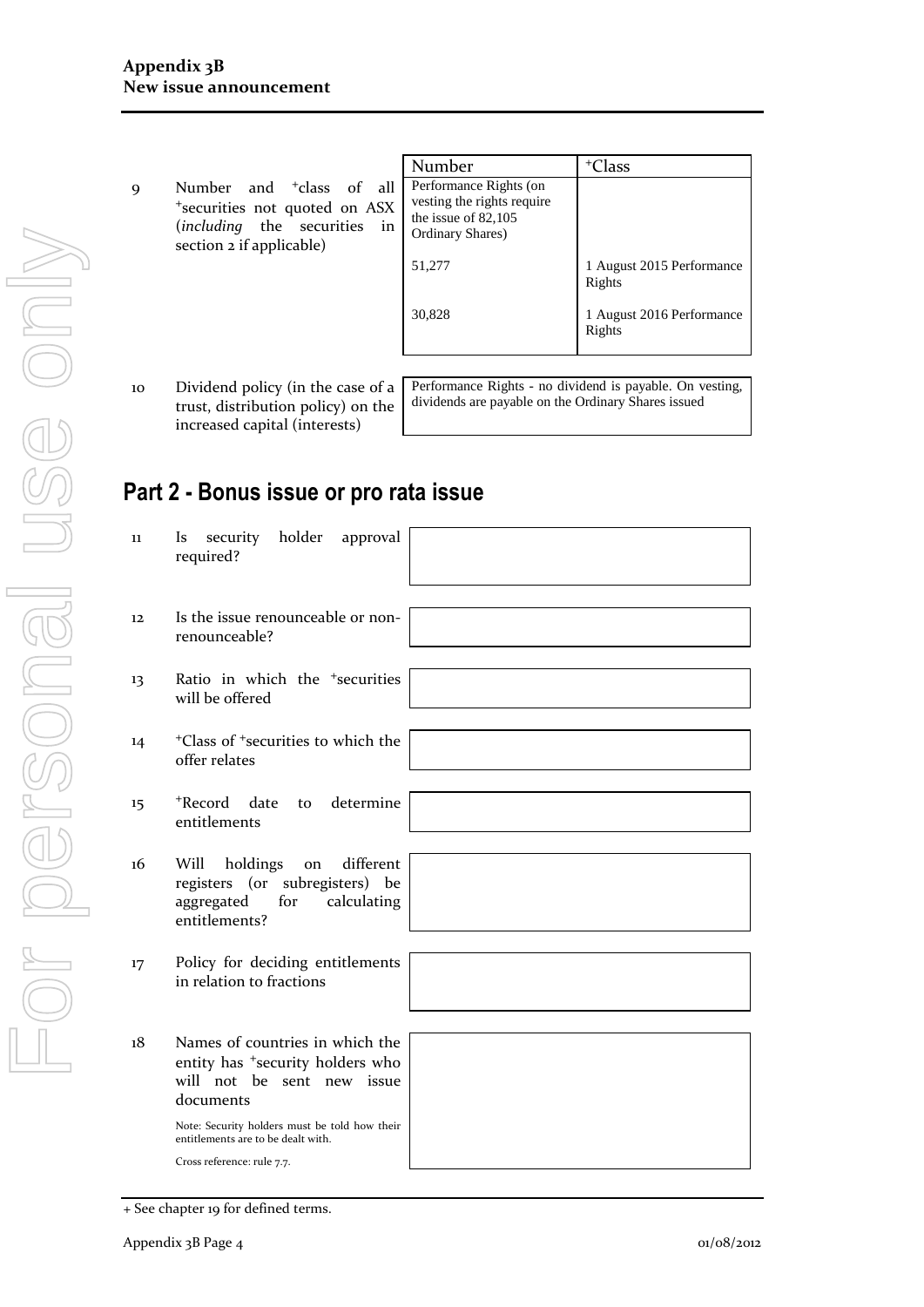#### **Appendix 3B New issue announcement**

- 19 Closing date for receipt of acceptances or renunciations
	- 20 Names of any underwriters
	- 21 Amount of any underwriting fee or commission
	- 22 Names of any brokers to the issue
	- 23 Fee or commission payable to the broker to the issue
	- 24 Amount of any handling fee payable to brokers who lodge acceptances or renunciations on behalf of <sup>+</sup>security holders
	- 25 If the issue is contingent on <sup>+</sup>security holders' approval, the date of the meeting
	- 26 Date entitlement and acceptance form and prospectus or Product Disclosure Statement will be sent to persons entitled
	- 27 If the entity has issued options, and the terms entitle option holders to participate on exercise, the date on which notices will be sent to option holders
	- 28 Date rights trading will begin (if applicable)
	- 29 Date rights trading will end (if applicable)
	- 30 How do <sup>+</sup>security holders sell their entitlements *in full* through a broker?
	- 31 How do <sup>+</sup>security holders sell *part* of their entitlements through a broker and accept for

<sup>+</sup> See chapter 19 for defined terms.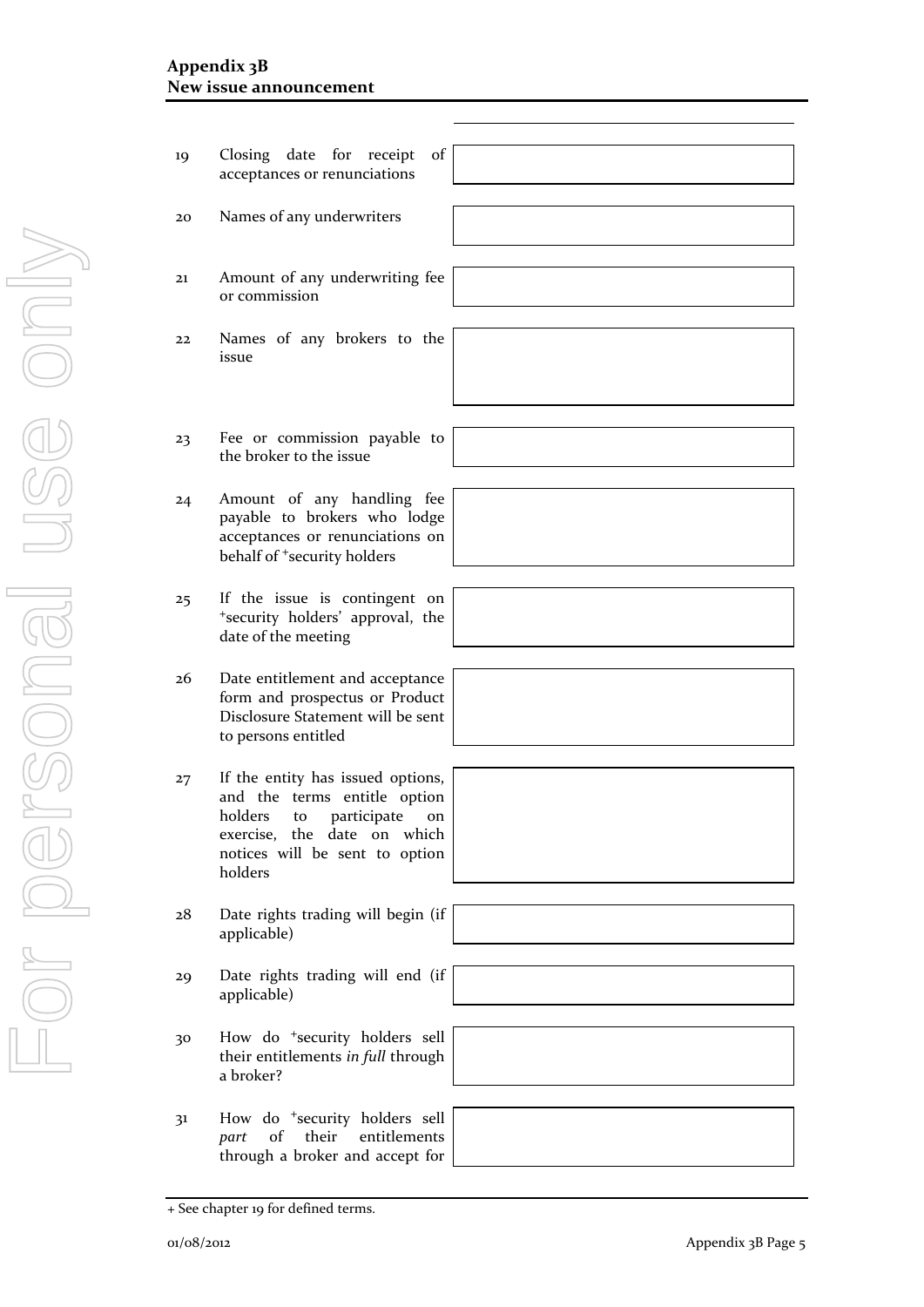|    | the balance?                                                                                                |  |
|----|-------------------------------------------------------------------------------------------------------------|--|
| 32 | How do <sup>+</sup> security holders dispose<br>of their entitlements (except by<br>sale through a broker)? |  |
| 33 | <sup>+</sup> Despatch date                                                                                  |  |

# **Part 3 - Quotation of securities**

*You need only complete this section if you are applying for quotation of securities*





(a)  $\sqrt{\phantom{a}}$  Securities described in Part 1



Example: restricted securities at the end of the escrowed period, partly paid securities that become fully paid, employee incentive share securities when restriction ends, securities issued on expiry or conversion of convertible securities

### **Entities that have ticked box 34(a)**

#### **Additional securities forming a new class of securities**

*Tick to indicate you are providing the information or documents*

- 
- 35 If the <sup>+</sup>securities are <sup>+</sup>equity securities, the names of the 20 largest holders of the additional <sup>+</sup>securities, and the number and percentage of additional <sup>+</sup>securities held by those holders
- 36 If the <sup>+</sup>securities are <sup>+</sup>equity securities, a distribution schedule of the additional <sup>+</sup>securities setting out the number of holders in the categories 1 - 1,000 1,001 - 5,000 5,001 - 10,000 10,001 - 100,000 100,001 and over 37 A copy of any trust deed for the additional +securities

### **Entities that have ticked box 34(b)**

38 Number of securities for which <sup>+</sup>quotation is sought

<sup>+</sup> See chapter 19 for defined terms.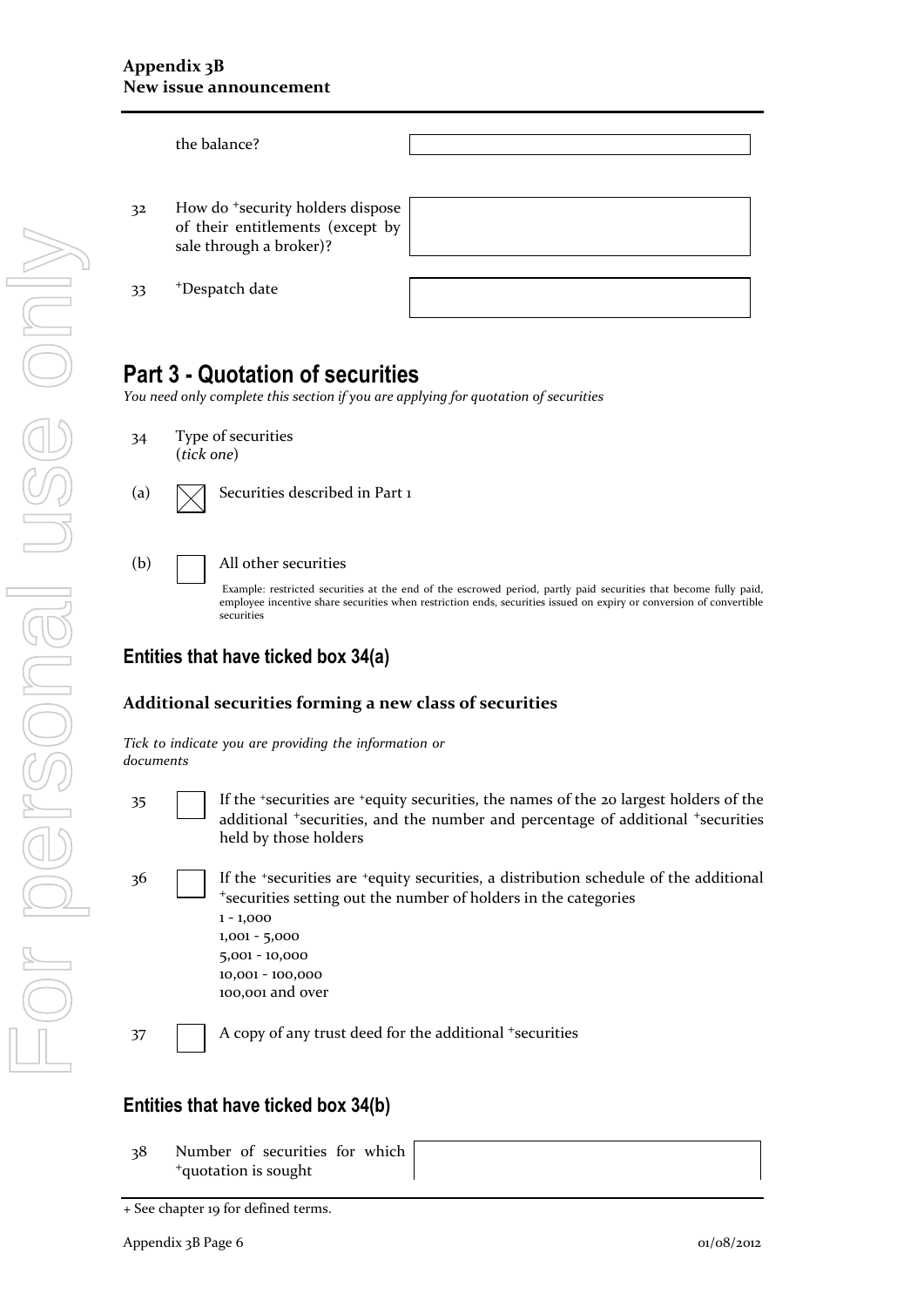39 Class of <sup>+</sup>securities for which quotation is sought 40 Do the <sup>+</sup>securities rank equally in all respects from the date of allotment with an existing <sup>+</sup>class of quoted <sup>+</sup>securities? If the additional securities do not rank equally, please state: the date from which they do the extent to which they participate for the next dividend, (in the case of a trust, distribution) or interest payment the extent to which they do not rank equally, other than in relation to the next dividend, distribution or interest payment 41 Reason for request for quotation now Example: In the case of restricted securities, end of restriction period

(if issued upon conversion of another security, clearly identify that other security)

42 Number and <sup>+</sup>class of all <sup>+</sup>securities quoted on ASX (*including* the securities in clause 38)

| Number | <sup>+</sup> Class |
|--------|--------------------|
|        |                    |
|        |                    |
|        |                    |
|        |                    |
|        |                    |
|        |                    |

#### **Quotation agreement**

- 1 <sup>+</sup>Quotation of our additional <sup>+</sup>securities is in ASX's absolute discretion. ASX may quote the <sup>+</sup>securities on any conditions it decides.
- 2 We warrant the following to ASX.
	- The issue of the +securities to be quoted complies with the law and is not for an illegal purpose.

<sup>+</sup> See chapter 19 for defined terms.